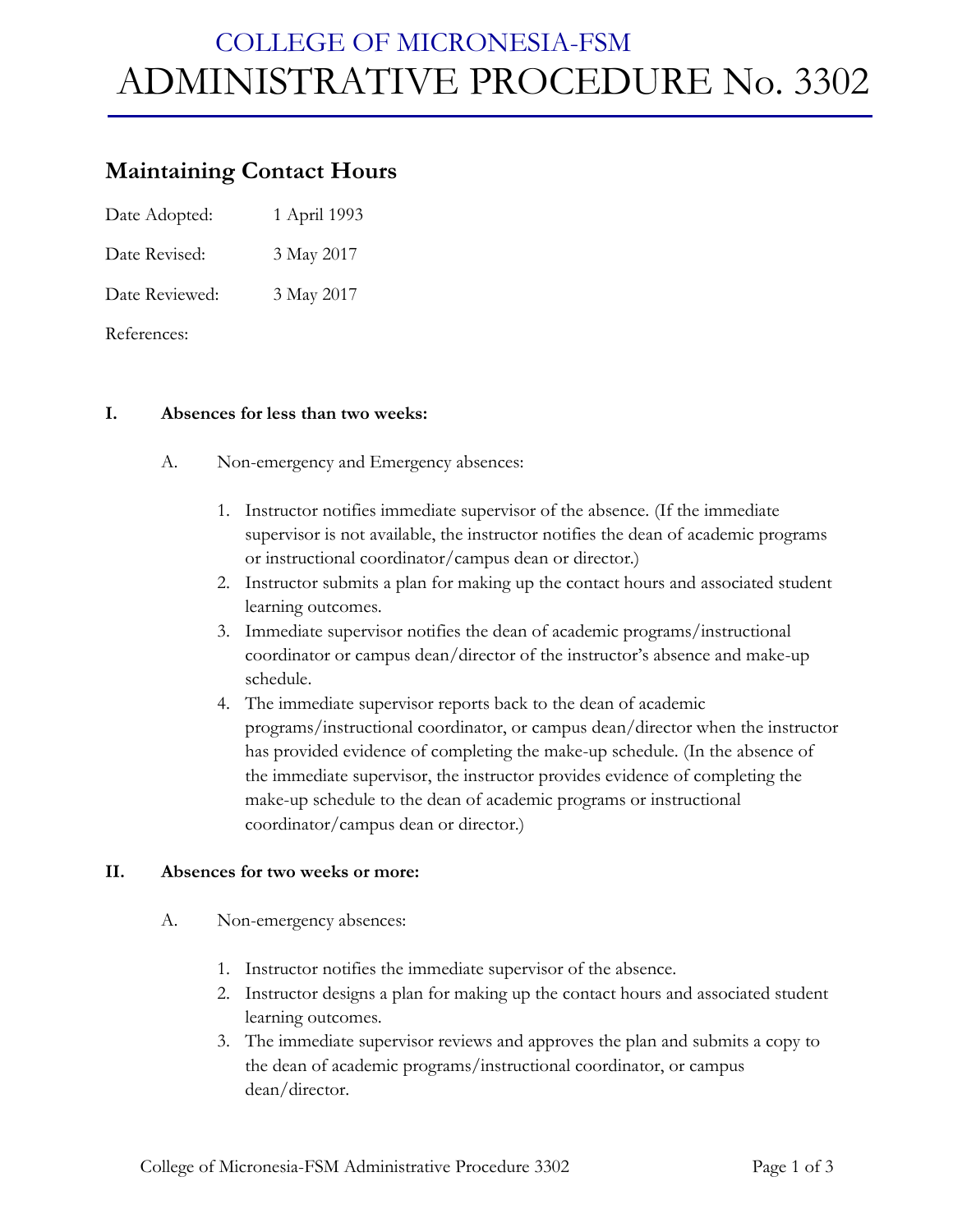### COLLEGE OF MICRONESIA-FSM ADMINISTRATIVE PROCEDURE No. 3302

- 4. If the plan includes hiring a qualified substitute instructor, the primary instructor is responsible to compensate the substitute instructor. An agreement must be made in writing regarding the form of compensation for the substitute instructor. This agreement is to be signed by both instructors and filed with the immediate supervisor and a copy is sent to the dean of academic programs or campus dean/director.
- B. Emergency absences for two weeks:
	- 1. The instructor or a representative notifies the immediate supervisor and if possible the instructor provides a plan for making up the contact hours and associated student learning outcomes.
	- 2. The immediate supervisor ensures that student learning is not interrupted by implementing the make-up plan as submitted by the instructor or in the absence of a make-up plan by substituting it with another pedagogically appropriate alternative.
	- 3. The immediate supervisor informs the dean of academic programs or campus dean/director.
- C. Emergency absences for more than two weeks:
	- 1. The instructor or representative notifies the immediate supervisor.
	- 2. The immediate supervisor informs the dean of academic programs or campus dean/director and recommends a substitute instructor.
	- 3. The substitute instructor must be endorsed by the dean of academic programs or campus dean/director.
	- 4. Dean of academic programs or campus dean/director recommends the substitute instructor to the Vice President for Instructional Affairs.
	- 5. The college hires the substitute instructor on a special contract. The substitute instructor is to be paid at the rate of contact(s) hour overload if a full-time instructor or at the part-time instructor rate if not a full-time instructor.

### **III. Absences due to college related activities and approved travel to attend conferences or trainings.**

- 1. Instructor notifies the immediate supervisor.
- 2. Instructor designs a plan for making up the contact hours and associated student learning outcomes and submits the plan to the immediate supervisor.
- 3. The immediate supervisor reviews and approves the plan and submits a copy to the dean of academic programs/instructional coordinator, or campus dean/director.
- 4. If hiring a qualified substitute instructor is required, the college is responsible to compensate the substitute instructor for the contact hour minus preparation time since the primary instructor would have already done the preparation for the course.

**IV. Administrative Leave:** If the reason for the absence is administrative leave, a request must be sent through the immediate supervisor and vice president for instructional affairs to the president for approval. Administrative leave includes judicial duty, bereavement leave, inclement weather,